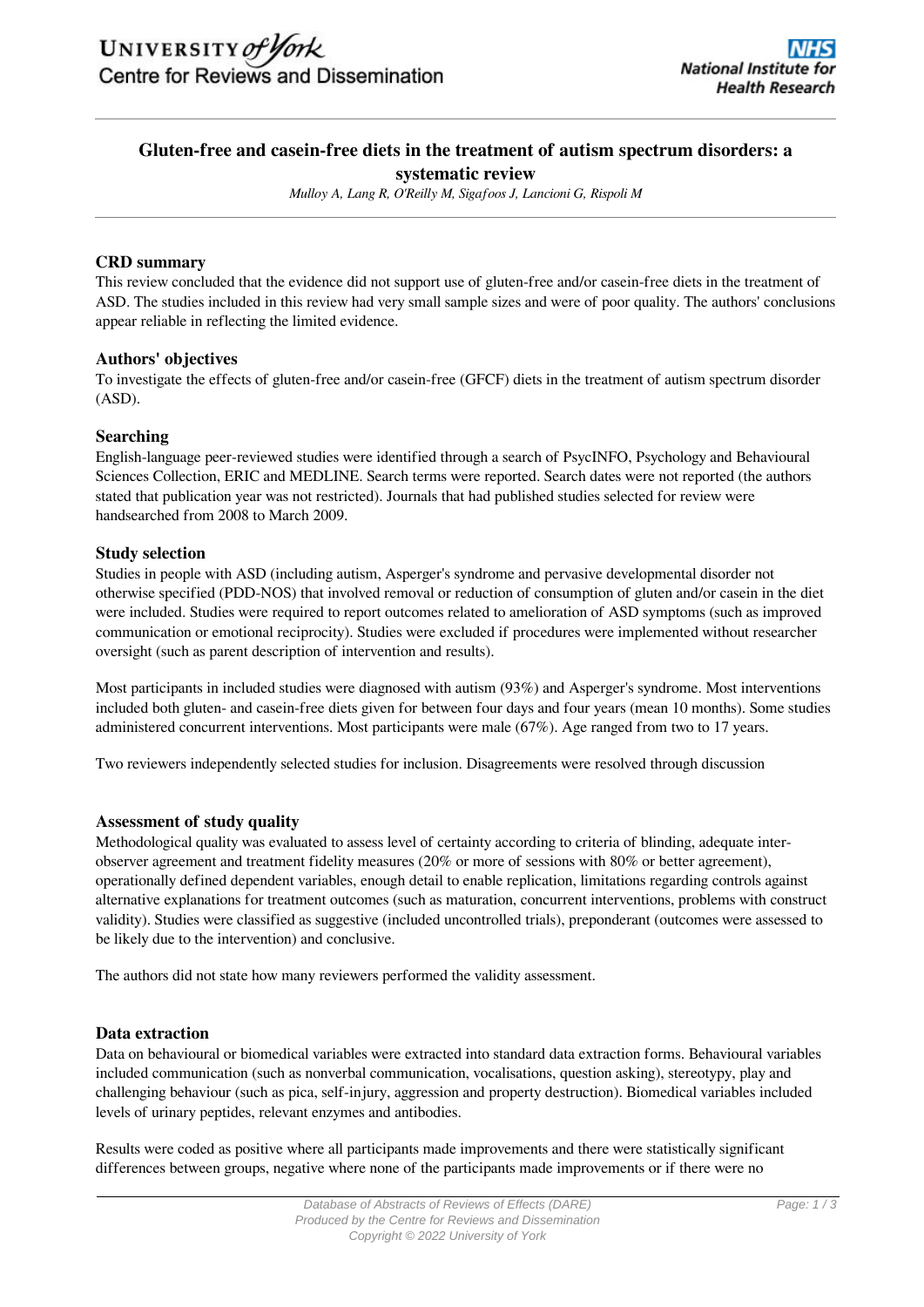

statistically significant differences between groups and mixed where some participants improved and others did not.

Percentage of non-overlapping data (PND) was calculated for single-subject designs. Repeated measures effect sizes were calculated for group designs. Repeated measures effect sizes were corrected for bias according to the technique developed by Hedges and Olkin.

One reviewer extracted data, which were checked by a second reviewer. Discrepancies were resolved through discussion.

### **Methods of synthesis**

The studies were combined using a narrative synthesis supported by tables.

#### **Results of the review**

Fourteen studies (n=188) were included in the review. Sample sizes ranged from one to 50 participants. Overall study quality was poor; all studies that reported positive results were classified at the lowest level of certainty (suggestive). All studies at the second level (preponderant) reported negative results. None of the reviewed studies were assessed as conclusive. Seven studies reported positive results and four reported negative results, two reported mixed results and in one study the effect of the intervention could not be determined.

Quantitative summary of results was possible for four studies. Two of the three single-subject studies reported data. PND values were 0% and 3%.

Two of the nine group-design studies reported data for which repeated measures effect sizes could be estimated for several dependent variables. Diet treatments were observed to have effect sizes of -1.80, and -0.82 on participants' level of urinary peptides.

#### **Authors' conclusions**

Evidence did not support use of gluten-free and/or casein-free diets in the treatment of ASD.

#### **CRD commentary**

This review addressed a clear question supported by appropriate inclusion criteria. Relevant databases were searched. The restriction to English-language studies may have contributed to language bias. One database (ERIC) included unpublished studies. Publication bias was not considered in the report. Suitable methods to minimise risk of reviewer error and bias were reported for study selection and data extraction, but not for validity assessment. Results were pooled narratively supported by a table. A thorough discussion of potential biases and sources of heterogeneity was reported.

A basic (vote counting) synthesis was conducted, based on whether results were positive, negative or mixed. Details of study designs (such as number and type of groups) and results of individual studies were poorly reported for most studies and few numbers, confidence intervals or p-values were presented, which made it difficult to evaluate the individual results. However, it appeared clear that the studies had very small sample sizes and were of poor quality, so the authors' conclusions appear appropriate in reflecting the limited evidence.

### **Implications of the review for practice and research**

Practice: The authors suggested that restrictive diets should be implemented only where a food allergy or intolerance was detected. The authors suggested that should a child with ASD experience acute behavioural changes seemingly associated with changes in diet, practitioners should consider testing the child for allergies and food intolerances and subsequently eliminate identified allergens and irritants from their environment.

Research: The authors suggested controlled trials to determine whether a GFCF diet had any additional therapeutic benefit for individual children with ASD.

**Funding**